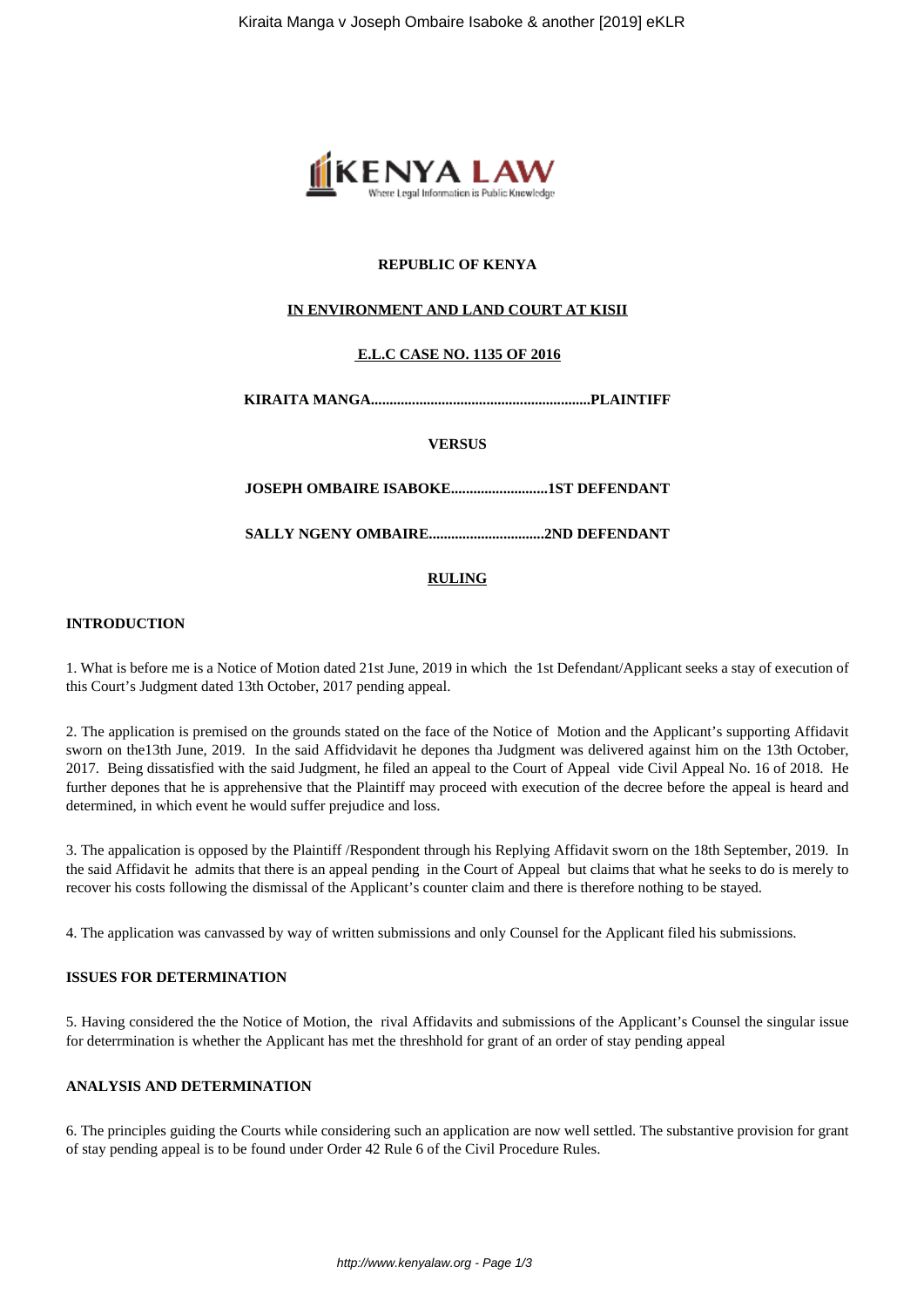### **Order 42 Rule 6 provides in part as follows**: -

*6.(1) No appeal or second appeal shall operate as a stay of execution or proceedings under a decree or order appealed from except in so far as the court appealed from may order but, the court appealed from may for sufficient cause order stay of execution of such decree or order, and whether the application for such stay shall have been granted or refused by the court appealed from, the court to which such appeal is preferred shall be at liberty, on application being made, to consider such application and to make such order thereon as may to it seem just, and any person aggrieved by an order of stay made by the court from whose decision the appeal is preferred may apply to the appellate court to have such order set aside.* 

*(2) No order for stay of execution shall be made under sub-rule (1) unless—* 

*(a) The court is satisfied that substantial loss may result to the Applicant unless the order is made and that the application has been made without unreasonable delay; and* 

*(b) Such security as the court orders for the due performance of such decree or order as may ultimately be binding on him has been given by the Applicant.* 

*(3) Notwithstanding anything contained in sub-rule (2), the court shall have power, without formal application made, to order upon such terms as it may deem fit a stay of execution pending the hearing of a formal application.* 

*(4) For the purposes of this rule an appeal to the Court of Appeal shall be deemed to have been filed when under the Rules of that Court notice of appeal has been given.* 

*In the case of Kiplangat Kotut V Rose Jebor Kipngok (2015) eKLR the Court observed as follows:* 

# *Evidently, the three (3) prerequisite conditions set out in the said Order 42 Rule 6 of the Civil Procedure Rules, 2010 cannot be severed. The key word is "and". It connotes that all three (3) conditions must be met simultaneously. "*

7. Having set out the conditions for grant of stay, I shall proceed to consider whether the three conditions have been satisfied by the Applicant.

### **Whether the Application has been brought without undue delay**

8. It is not in dispute that Judgment herein was delivered on 13.10.2017 while the application for stay of execution was filed on 21st June, 2019, after a lapse of two years. No explanation has been given for the delay in applying for stay of execution. It is therefore my finding that the application was not filed without undue delay.

### **Whether the Applicant has demonstrated that he will suffer substantial loss if the Orders sought are not granted**

9. Counsel for the Applicant has cited the Case of **New Stanley Hotel Limited V Arcade Tobacconists Limited (1986) KLR 757** where the Court held that before making an order staying execution of the Judgment, the Court has to be satisfied that substantial loss may result on the applicant unless the order was made and that the application was made without unreasonable delay..

 I am in agreement with the said decision as well as case of **Masisi Mwita V Damaris Wanjiku Njeri [2016] eKLR** where the court considered the question of what constitues substantial loss. **Mativo J** stated as follows:-

**"The corner stone of the jurisdiction of the court under Order 42 of the Civil Procedure Rules is that substantial loss would result to the Applicant unless a stay of execution is granted. What constitutes substantial loss was broadly discussed by Gikonyo J in the case of** *James Wangalwa & Another VS Agnes Naliaka Cheseto* **where it was held** *inter alia* **that:-**

*"No doubt, in law, the fact that the process of execution has been put in motion, or is likely to be put in motion, by itself, does not*